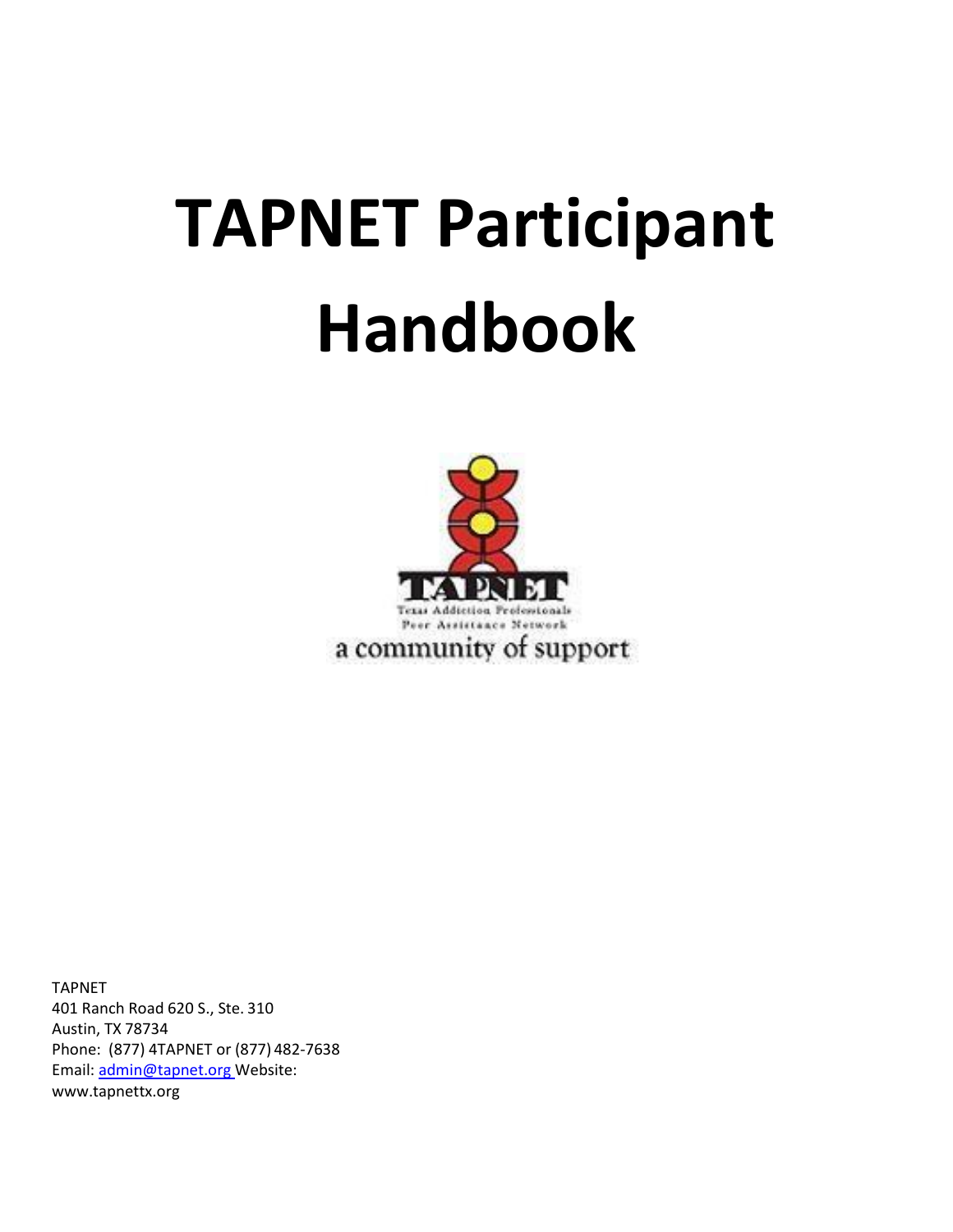# **Table of Contents**

| <b>Introduction</b>                                      | $\mathbf{1}$   |
|----------------------------------------------------------|----------------|
| A Word to Participants                                   | 1              |
| <b>Chapter 1: TAPNET Mission</b>                         |                |
| Philosophy                                               | 2              |
| Program Overview                                         | $\overline{2}$ |
| Case Managers                                            | $\overline{3}$ |
| Advocates                                                | $\overline{3}$ |
| <b>Rights and Responsibilities</b>                       | 4              |
| Grievances                                               | 4              |
| <b>Chapter 2: Eligibility and Terms of Participation</b> |                |
| Participant Communication                                | 5              |
| Assessment and Treatment                                 | 6              |
| Disclosure of Information and Consent                    | 6              |
| Self- Help Group Attendance                              | 6              |
| Returning to Work                                        | $\overline{7}$ |
| Restrictions on Practice                                 | $\overline{7}$ |
| Abusable Drugs                                           | 8              |
| Drug Screens                                             | 10             |
| Length of Program                                        | 11             |
| Withdrawal and Dismissal from Program                    | 11             |
| Reporting to Licensing/Certifying Boards                 | 12             |
| Subsequent Third-Party Referrals                         | 12             |
| Moving out of state                                      | 13             |
| Cost and Fees                                            | 13             |
| <b>Chapter 3: Required Documentation</b>                 |                |
| Treatment Providers                                      | 14             |
| Participants                                             | 14             |
| Return to Work Forms                                     | 15             |
| Recurrent Forms                                          | 15             |
| <b>Chapter 4: Employer Guide</b>                         |                |
| Working with the TAPNET Counselor                        | 16             |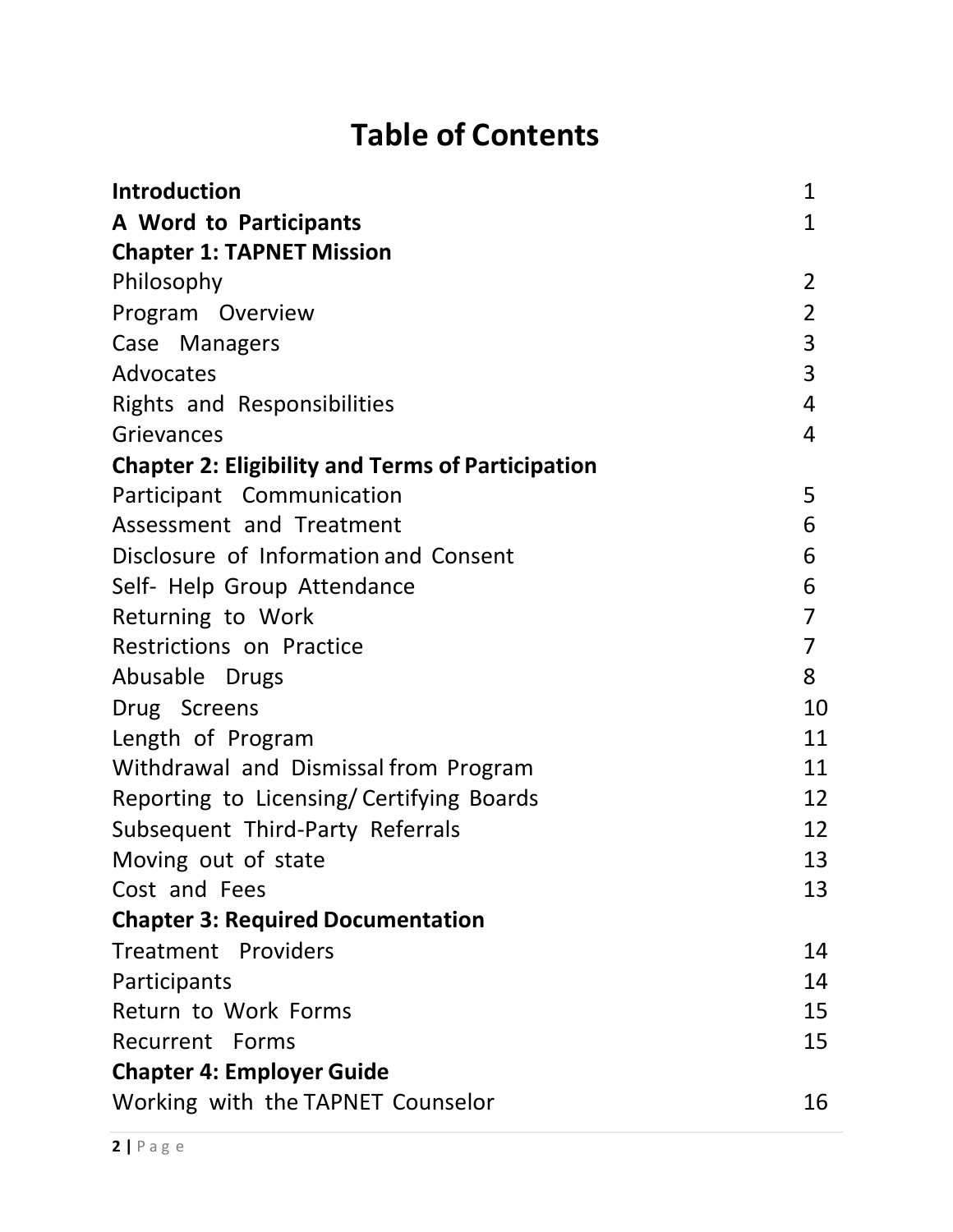#### **[Attachment](#page-17-0) A** 16

| <b>Attachment B</b><br>Confidentiality of Alcohol and Drug Abuse Records | 20<br>20 |
|--------------------------------------------------------------------------|----------|
| <b>Attachment C</b>                                                      | 21       |
| <b>Selected Resources</b>                                                | 21       |
| <b>Books</b>                                                             | 21       |
| <b>Additional Informational Resources</b>                                | 21       |
| <b>Support Groups</b>                                                    | 22       |

### <span id="page-2-0"></span>**Introduction**

Welcome to the Texas Addiction Professionals Peer Assistance Network (TAPNET). This handbook provides information that will assist participants in understanding their role and responsibilities with TAPNET.

- **Chapter 1** contains information about TAPNET and the rights and responsibilities of participants.
- **Chapter 2** contains program information.
- **Chapter 3** contains a summary of required documentation.
- **Chapter 4** contains a guideline for employers working with TAPNET counselors.
- **Attachments** contain additional resources for participants andothers.

Please read this handbook carefully. Participants are responsible for understanding the terms of participation. Reading all chapters should help participants and their employers gain a greater appreciation of the collaborative role all parties play in providing safe patient care through a planned return to work and recovery process. For further clarification of the information provided in this handbook, please contact TAPNET at 512-708-0629.

# <span id="page-2-1"></span>**A Word to Participants**

TAPNET invites you to take charge of your physical, mental, social and spiritual health by participating in this program. We understand that the work before you is not going to be easy. Taking charge of your future and facing your past in a positive way will help you to change those things in your life that have been ineffective or detrimental. You will find support by reaching out to family, a therapist or doctor, a twelve-step sponsor, your TAPNET advocate, and co-workers. Drug testing, practice restrictions, and the documentation required of you while in TAPNET will help provide safe boundaries while validating your good recovery and safe counseling practice. Through long-term monitoring, TAPNET will be able to attest to your hard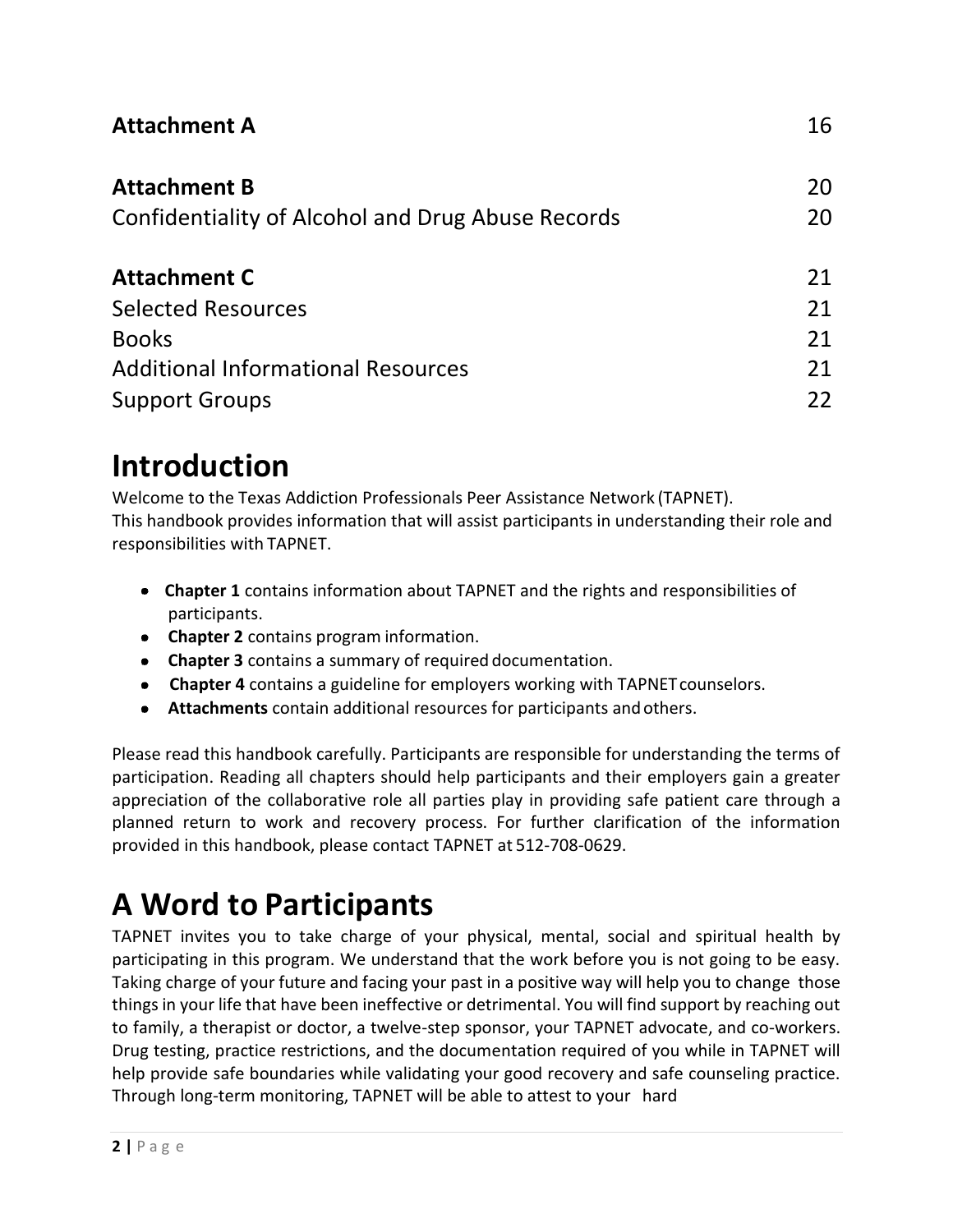work and your journey to a new way of living. We value you and your counseling abilities, and we look forward t working with you! Sincerely,

Jennifer Holbrook MA, LCDC TAPNET – Program Director

# **TAPNET**

### **Mission**

The TAPNET offers opportunities for recovery from substance use and mental health disorders and assists counseling professionals in returning to safe practice while protecting the public and promoting professional accountability. TAPNET shall serve Licensed Chemical Dependency Counselors (LCDC), Licensed Chemical Dependency Counselor Interns (LCDC-CI), Certified Chemical Dependency Counselors, Certified Clinical Supervisors (CCS), Certified Prevention Specialist (CPS), Certified Criminal Justice Addictions Professionals (CCJP), and other professionals working in the field of Chemical Dependency treatment or prevention. Students working in or pursuing a career in chemical dependency counseling may also be eligible.

### **Vision**

To promote recovery from substance use and mental health disorders for addiction counseling professionals of Texas.

### <span id="page-3-0"></span>**Philosophy**

It shall be the philosophy of the TAPNET that addiction and mental illness are chronic illnesses and relapse may occur. It is the Profession's responsibility to protect the clients and support the rehabilitation of the impaired professional. A tremendous amount of money and training are invested in developing professionals to work with the chemically dependent and mentally ill. To allow the loss of his or her services without a concerted effort to rehabilitate them to healthy functioning would go against the belief that people can and do get better. These individuals can be assisted to return to full functioning with the use of peer assistance and monitoring to protect both the public and the integrity of the counseling field.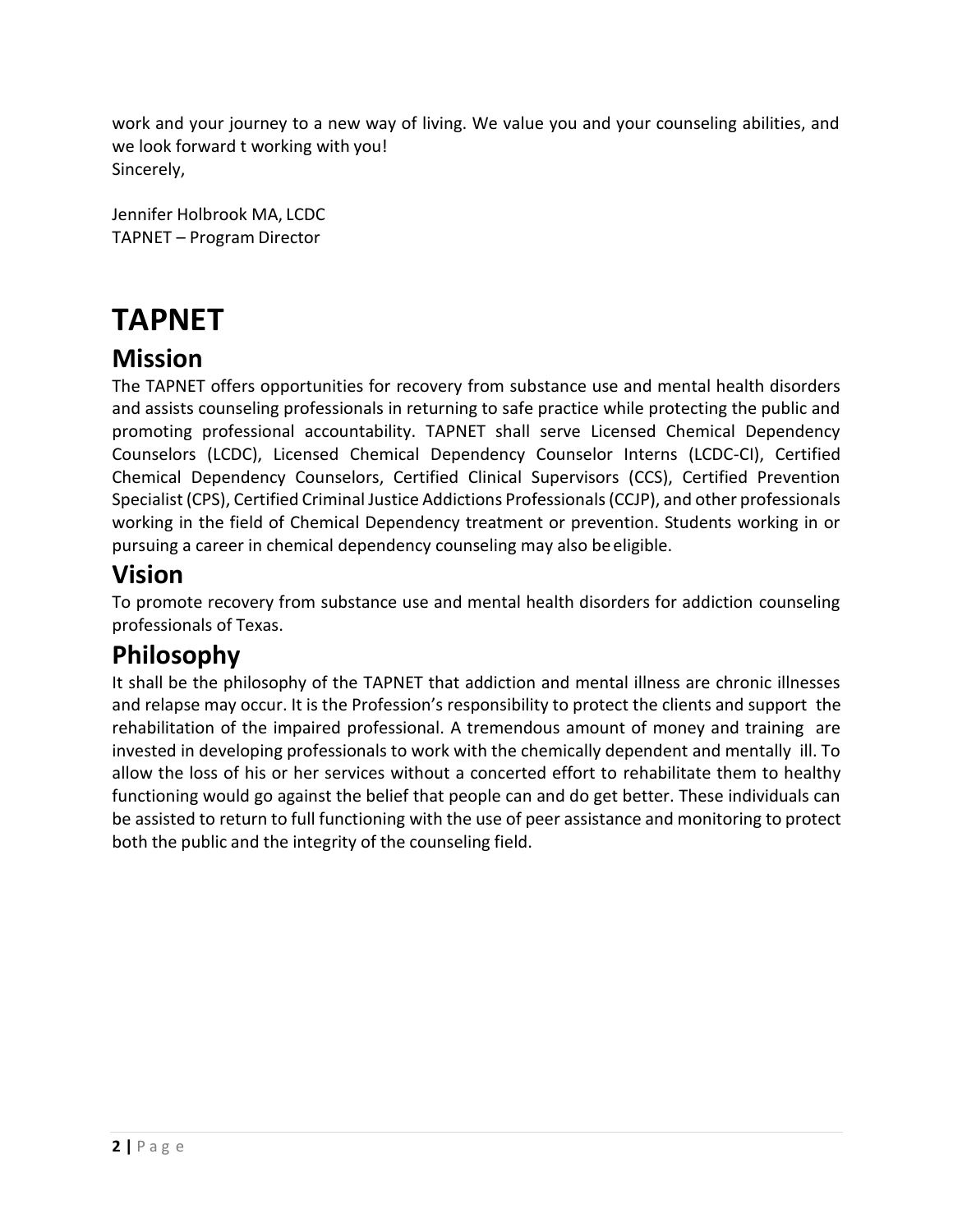# **Chapter 1**

### **TAPNET Program Overview**

#### **TAPNET**

- Is voluntary.
- Provides education, advocacy and opportunity.
- Is an approved peer assistance program under Texas Health and Safety Code, Chapter 467, and DSHS rules Chapters 140 and 451.
- Is a program that allows counselors to demonstrate good recovery and safe counseling practice though formal peer monitoring.

#### <span id="page-4-0"></span>**Case Managers**

Counselors specialized in substance use and mental disorderswho:

- Offer information, support, and opportunity for counselors who are referred.
- Liaison between participants, treatment providers, advocates andemployers.
- Monitor participants' work performance, program compliance and progress in recovery.
- Provide education for advocates, employers and participants.

#### <span id="page-4-1"></span>**Advocates**

Counselors who serve TAPNET as trained volunteers and:

- Assist participants with enrollment and return to workprocesses.
- Liaison with and provide education for counseling supervisors and co-workers.
- Provide one-on-one peer support and educate participants about TAPNET andrecovery.
- Provide documentation of participant's activities and follow through.

### <span id="page-4-2"></span>**Rights and Responsibilities**

#### **Participant's Rights**

- To be treated with dignity and respect.
- To informed consent.
- To confidentiality in accordance with state and federal guidelines.
- To accept or decline participation in any research requiring consent.
- To be informed about the terms and conditions of participation prior to participating.
- To know the length of TAPNET participation and the projected date of completion.
- To refuse participation and to be informed as to the possible consequences.
- To terminate participation at any time and to be informed as to the possible consequences.
- $\bullet$  To be informed about the cost involved with participating
- To know the name and qualifications of the assigned Case Manager.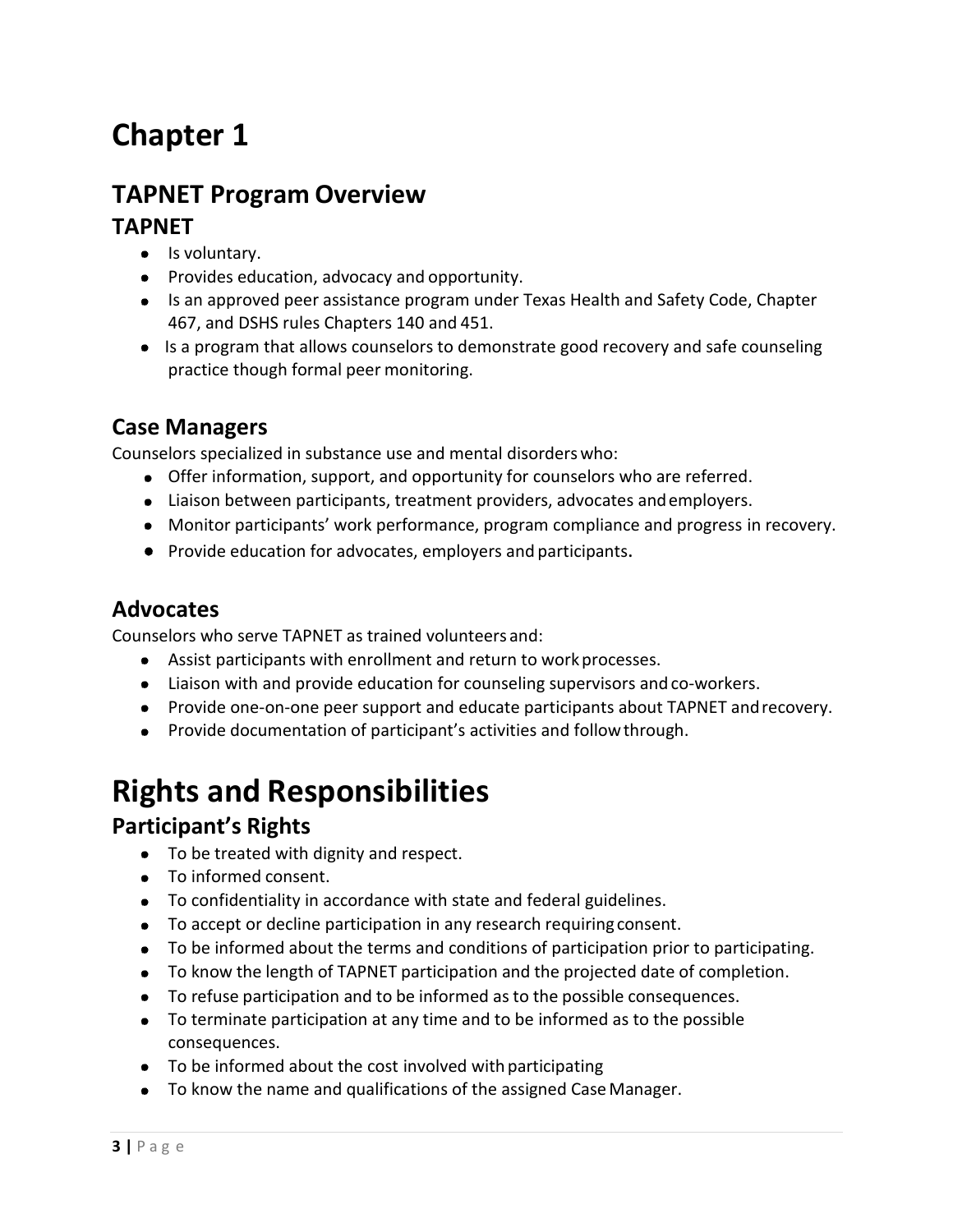- To know of advocates' associations with treatment centers.
- To report a grievance regarding Case Manager or advocate.

#### **Participant's Responsibilities**

- **To assume personal responsibility for one's participation and recovery by:**
	- o Adhering to terms of TAPNET agreements
	- o Following treatment recommendations
	- o Being accountable to one's personal recovery and to the counselingprofession.
	- **To resolve grievances in a timely and responsible manner by:**
		- o Attempting to work things out with the person(s) directlyinvolved.
		- o Contacting TAPNET Case Manager for assistance with TAPNET advocate- related grievances.
		- o Providing a written account directly to the TAPNET Case Manager Coordinator or TAPNET Program Director when necessary or as requested.

### **Eligibility**

#### **Counselors who fall within any of the categories listed below may not be eligible for TAPNET:**

- Counselors without a current Texas license, registration status, or certified in the addictions field.
- Disciplinary action taken against their counseling license in the past fiveyears.
- Current investigation by a counseling board.
- Counselors without a diagnosis of Substance Use Disorder (abuse or dependency) or one of the following psychiatric disorders: Major Depression, Bipolar Disorder, Schizophrenia, Anxiety Disorders or Schizoaffective Disorder.
- Convicted or registered sex offenders.
- Prior participations in TAPNET.

### **Terms of Participation**

All counselors participating in TAPNET agree to follow the terms of participation as set out in the TAPNET PARTICIPATION AGREEMENT. It is the counselor's responsibility to understand these terms and to abide by them for the duration of participation. For any questions about the terms of participation, contact a TAPNET Case Manager.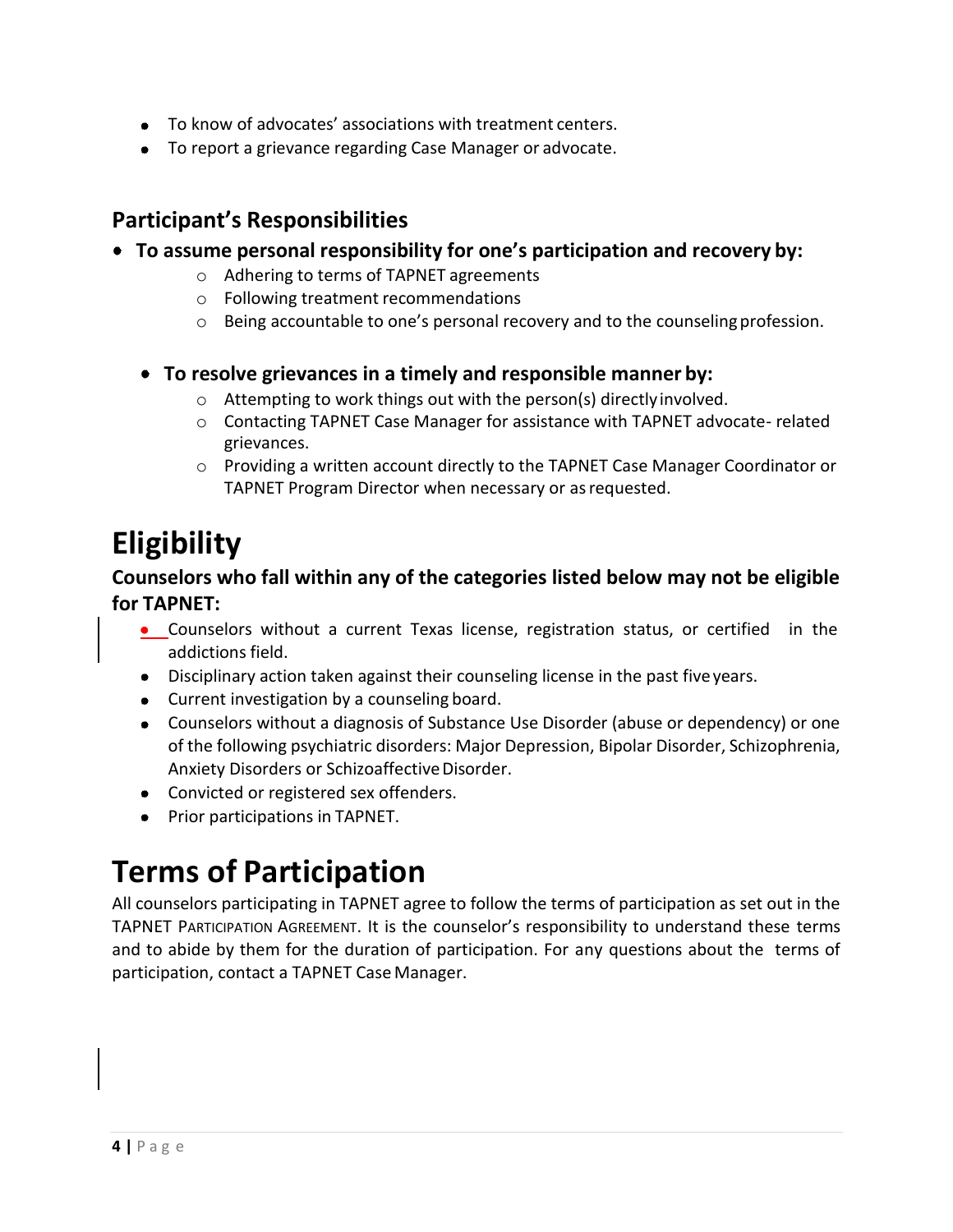### <span id="page-6-0"></span>**Participant Communication**

- Participants must complete and submit all required documentation in a timely manner. Failure to do so may result in extension of participation or dismissal fromprogram.
- Participants are responsible for maintaining communication with TAPNET case manager, health care provider(s), advocate and employer, including notifyingTAPNET office of:
	- o Receipt or use of abusable prescriptions orsubstances
	- o Change in health care provider(s)
	- o Change of address/ phone numbers
	- o Change of employment
	- o Change of supervisor
	- o Travel

### **Chapter 2**

### <span id="page-6-1"></span>**Assessment and Treatment**

**Participants must obtain assessment by qualified, TAPNET-approved mental healthprovider.**

- LCDC or other addiction specialist for substance use disorders.
- Psychiatrist of psychiatric disorders.
- Use of TAPNET participating assessor may be required.
- TAPNET may require participants to obtain a secondopinion.

#### **All participants must successfully complete appropriate treatment. Participants not successfully completing treatment may be dismissed from TAPNET.**

- Participants must choose treatment providers approved by TAPNET.
- Participants must follow treatment and continuing care plans recommended by providers.
- Participants may be required to obtain additional treatment during the course of participation.
- TAPNET advocates may be associated with treatment facilities; participants have the right to ask for disclosure of such associations.

**Assessment and treatment costs are the responsibility of participants. Participants may be required to attend facilitated support groups including supportive online teleconferencing approved by TAPNET.**

• Facilitated support groups including online teleconferencing groups may require an additional fee.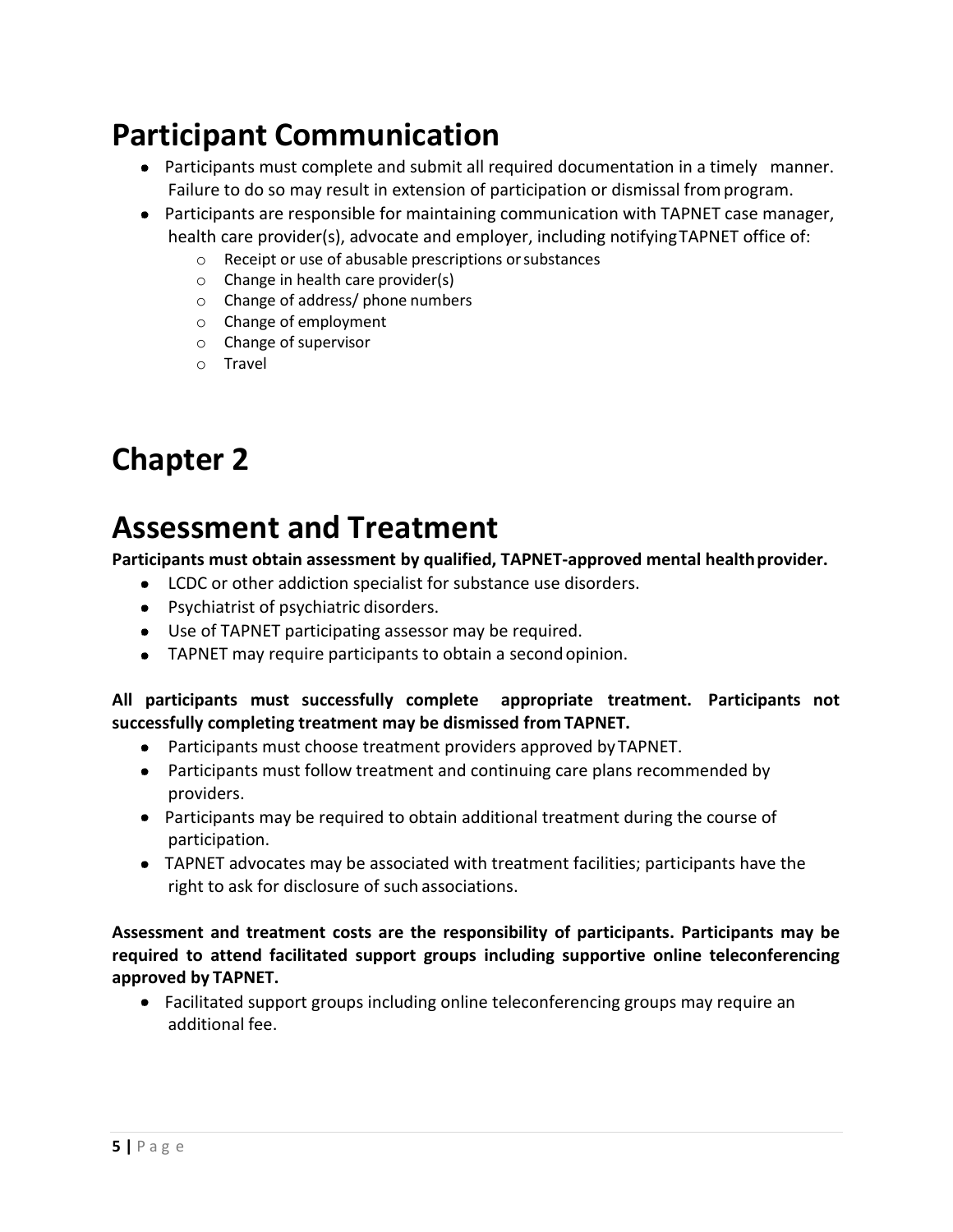### <span id="page-7-0"></span>**Disclosure of Information and Consent**

**Participants must complete any consent form needed to permit disclosure. Failure to complete required consent forms will result in dismissal fromthe program.**

- With appropriate consent, TAPNET exchanges information with treatment providers, employers, criminal justice authorities, counseling licensing boards and other counseling boards and emergency contacts.
- TAPNET discloses information about a participant a) in medical emergencies to medical personnel, b) as allowed by court order, c) to qualified personnel for research, audit, or program evaluation and d) as otherwise permitted/ required by state and federal law.
- State law requires TAPNET to notify referring parties if a counselor fails to participate.

### <span id="page-7-1"></span>**Self- Help Group Attendance**

#### **Substance Use Disorder Participants:**

- Twelve step group meetings (such as AA, NA, or CA) are required.
- Daily 12- Step meetings for 90 consecutive days are requiredinitially.
- Followed by a minimum of four (4) meetings per week for the remainder of participation.
- Online 12- Step meetings will not count toward your required meetingattendance.
- One alternative group, e.g., facilitated support group, therapy, or aftercare, per week may be counted as one of the required meetings.

#### **Psychiatric Disorder Participants:**

- Psychiatrists or therapists are to make recommendations for continuing care.
- Routine monthly medication management isrecommended.
- Monthly individual therapy is required.

### <span id="page-7-2"></span>**Returning to Work**

#### **Positions must be approved by TAPNET Case Manager prior to signing work agreements. Before TAPNET will approve any employment in counseling, participantsmust:**

- Submit all required treatment documentation and enrollmentforms.
- Be engaged in treatment and submit a signed Release to Return to Work form from the appropriate treatment provider(s).
- Register and receive chain of custody (COC) forms necessary for drug screening (does not apply to some psychiatric disorder participants.)
- Notify potential or current employer of their participation in TAPNET.
- Provide TAPNET with signed consent for employer.

#### **A counselor who does not return to counseling practice by the expected date of completion will be noncompliant and will be reported to the licensure board byTAPNET.**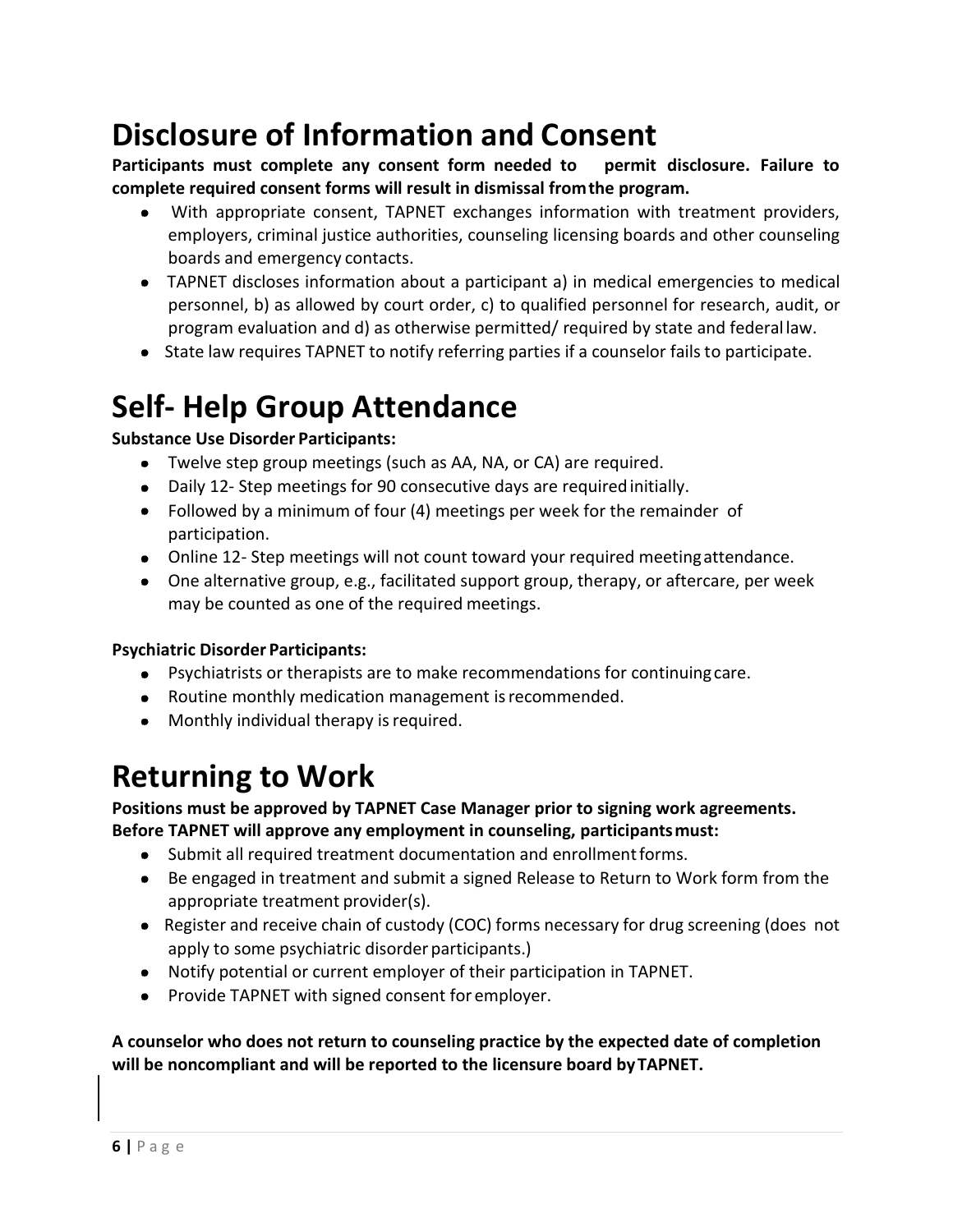#### **TAPNET Return to Work Meeting:**

- TAPNET Return to Work Agreement must be signed with TAPNET and the employer and will include restrictions on practice.
- The meeting must be facilitated by either a TAPNET advocate or Case Manager.
- Co-workers with a legitimate need to know must be informed of the counselor's practice restrictions, usually through a separatemeeting.
- Work may begin after completed agreement and quarterly form are received by TAPNET.

**Failure to notify the Case Manager of employment in counseling or failure to complete TAPNET Return to Work Agreement with TAPNET Advocate or Case Manager and employer before returning to counseling practice may result in dismissal from TAPNET. Failure to inform coworkers having a legitimate need to know of practice restrictions may result in dismissal from TAPNET.**

# <span id="page-8-0"></span>**Restrictions on Practice**

Restrictions are enforced to help assure safe counseling practice. Modification of any restriction will occur only as mutually agreed upon by TAPNET, participant andemployer.

#### **Participants agree:**

- Not to function in an autonomous or unsupervised role.
- Not to work shifts longer than eight (8) hours.
- Not to work for multiple employers or to engage in self-employed practice.
- Not to accept employment with staffing agencies.
- Not to work overtime or to take on-call assignments during the first six months after returning to work.
	- $\circ$  Overtime is more than 40 scheduled hours a week, or if working 12-hour shifts, no more than 84 scheduled hours per two-week pay period.
- Not to work nights.
	- o Day or evening shifts are permitted; nights are not approved unless a healthcare provider authorizes and the TAPNET Case Manager determines with employer that there is adequate staffing and supervision.
- Not to float to other units or to rotate shifts.

### <span id="page-8-1"></span>**Abusable Drugs**

**Participants must abstain completely from the use of all abusable drugs. Abusable drugs include: alcohol, illicit substances, controlled substances (with or without prescription), uncontrolled substances (prescription or over-the-counter medications that contain alcohol or other abusable substances). Antidepressants are not considered in this category. If pain management is needed:**

- TAPNET recommends that participants try non-addictive approaches before taking or continuing abusable medication.
- **•** If any potentially abusable medication is prescribed or taken: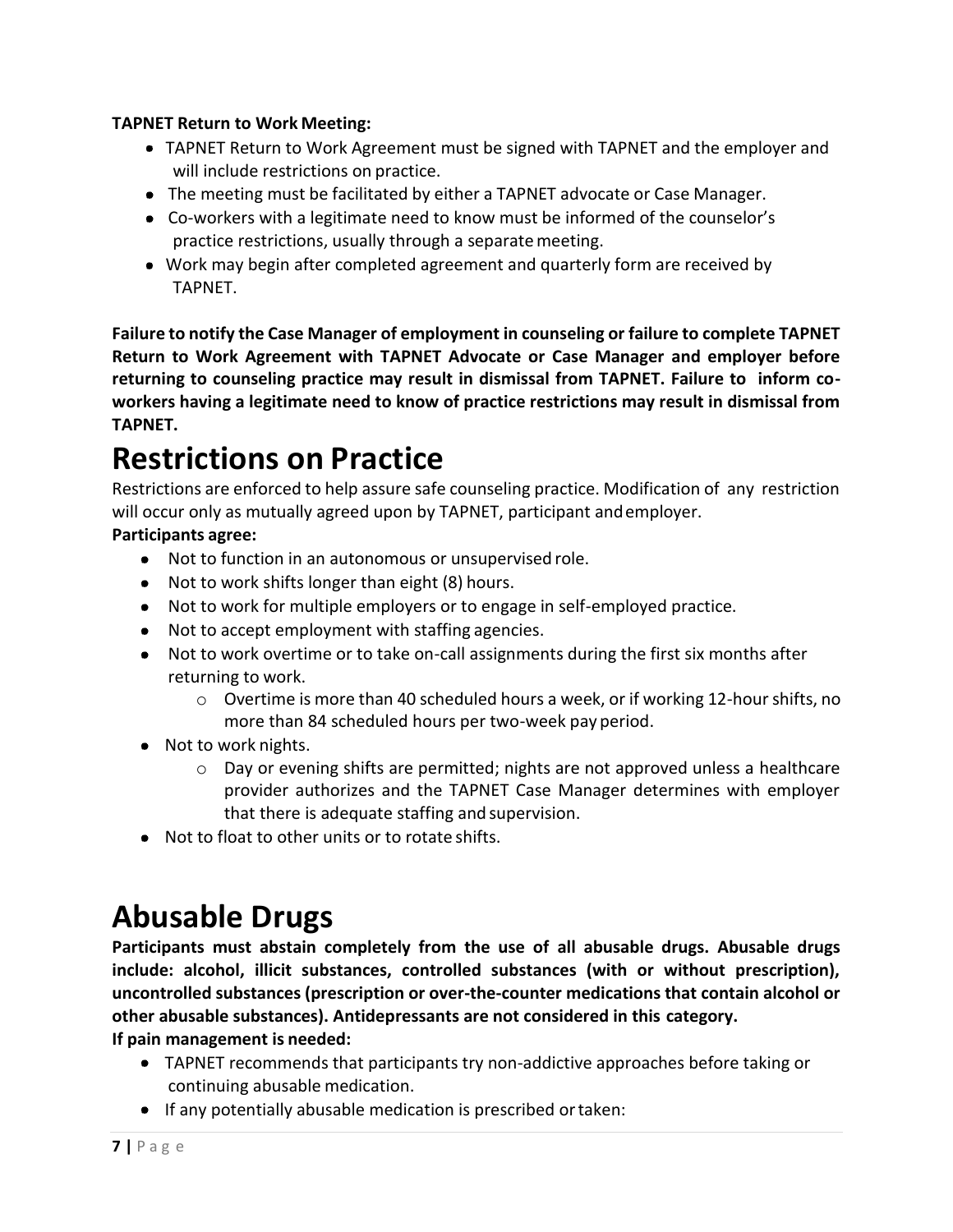- $\circ$  Participant must immediately notify TAPNET and employer about prescription.
- $\circ$  Participant must refrain from counseling practice until approved to return to work.
- $\circ$  The prescribing healthcare provider must complete the TAPNET PRESCRIPTION INFORMATION form for participant to fax to TAPNET.
- $\circ$  Unreported use of abusable medications or failure to disclose prescriptions at the time they are obtained is considered behavior inconsistent with good recovery and may result in dismissal from the program, an extension of the participation, or a renewal of the participation agreement.

*Participants with conditions requiring long-term use of abusable medications may not be appropriate for TAPNET.*

#### **Abusable Substance List**

#### **Please note this list is not all inclusive:**

- Alcohol (beer, liquor and all other alcohol containing products will cause a positive drug test. This also includes any over the counter medications containing alcohol (e.g., Nyquil) and alcoholbased mouthwashes, and- sanitizers, foods or beverages.)
- Amphetamines
- Barbiturates, e.g. Butabital, Fiorinal
- Benzodiazepines, e.g., Ativan, Klonopin, Ambien
- Butorphenol, i.e., Stadol
- Diet Medications, e.g., Ephedrine, Phentermine
- Fentanyl
- Meprobamate, i.e., Soma
- Midazolam, i.e., Versed
- Poistes, e.g., Demerol, buprenorphine (Suboxone, Subutex),Methadone
- Pentazocine, i.e., Talwin
- Propofol, i.e., Diprovan
- **•** Propoxyphene, e.g., Darvocet, Darvon
- Thiopental, i.e., Pehtothal
- Tramadol, e.g., Ultream, Ultracet
- Poppy seeds and/or hemp seeds/ oil products (may cause a positive drug test result. *Eating these foods will no excuse a positive drug screen; therefore, do not eat thesefoods.*)

TAPNET considers the use of buprenorphine, Suboxone, or Subtex appropriate in a medicallysupervised treatment setting. Participants who have a condition which warrants long- terms use of these drugs may not be appropriate for TAPNET**. TAPNET participants may be prohibited from returning to counseling while using thismedication.**

**TAPNET recommends you protect your recovery with a thorough "house cleaning."** Do not do this alone. Inform your treatment providers, and then ask someone to help youto:

- Identify and clear your home of all abusable substances by cleaning out medicine cabinets, refrigerators, etc, and by appropriately disposing of all abusableitems.
- Appropriate identification and disposal includes reading labels, flushing pills, pouring our alcoholic beverages and other liquids containing alcohol.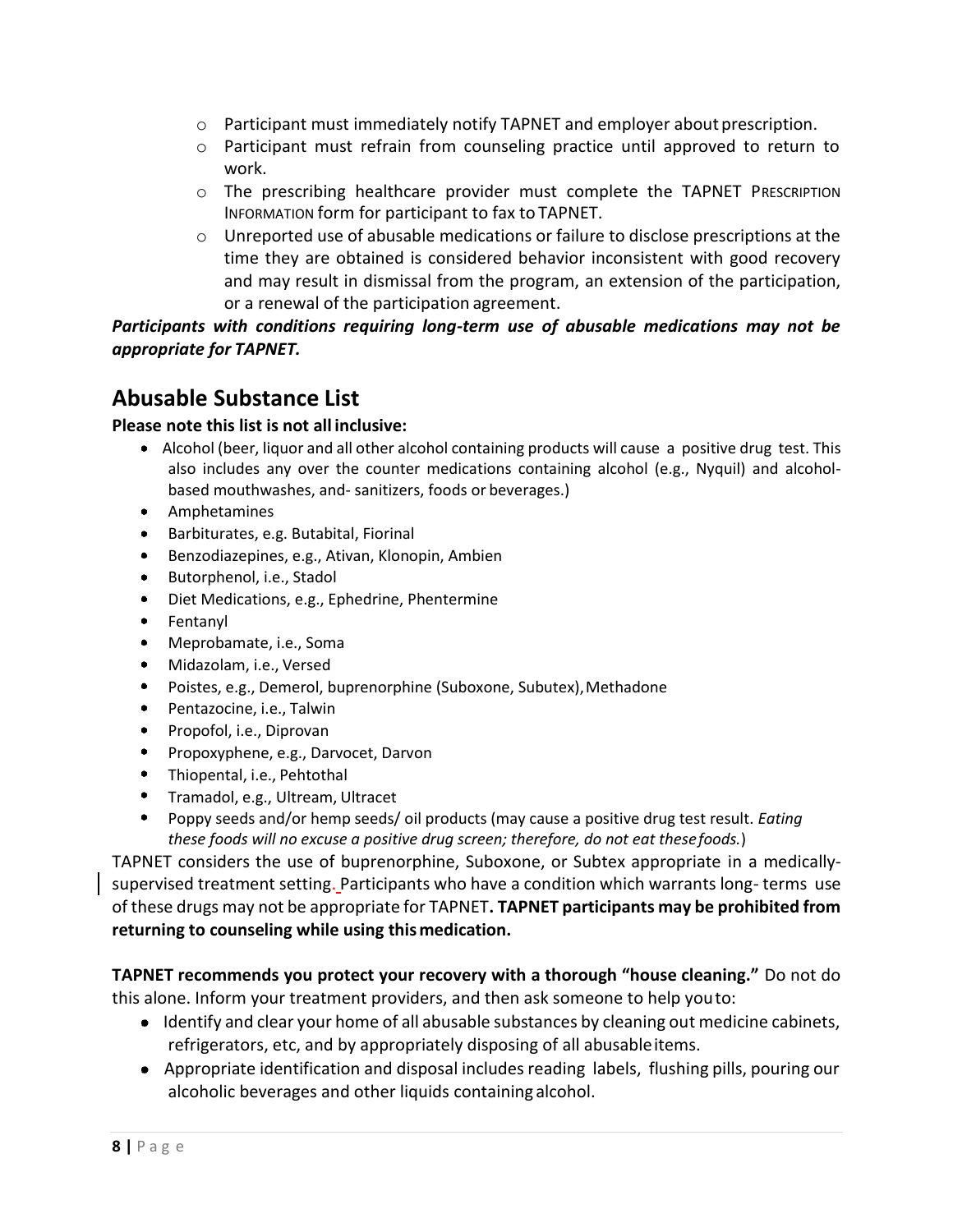Since medically-unsupervised withdrawal from some substance may cause you serious harm, before disposing of medications, be certain to inform your counselors and prescribing treatment providers.

### <span id="page-10-0"></span>**Drug Screens**

**Substance use disorder and selected Psychiatric Disorder participants must enroll in TAPNET's drug test program within fifteen (15) days of aligningparticipation.**

- It is important for participants to approach drug screens in a positivemanner.
- Drug testing costs are the responsibility of the participant.
- Participants are responsible for reading and understanding the instruction for TAPNET urine drug screen collections.
- Participants must provide random urine and/ or blood samples for drug tests as requested by the TAPNET office.
- Specimens must be provided on the day of random request and be witnessed and/or collected in accordance with federally approved standards.
- Chain of initial custody (COC) forms must be marked with an appropriate test panel number and may be rejected if a panel number is not noted onform.
- Participants are responsible for reordering COC forms on time and for having a COC form in their possession at all times.
- TAPNET recommends having at least three (3) COC forms available at all times.
- Participants cannot return to work in counseling until they have received their COC forms- in addition to other terms/ requirements stated herein.
- **Failure to have a COC form while working or failure to provide specimens for drug testing on dates requested, may result in suspension from work and/ or dismissal from TAPNET**.

#### **Diluted Specimens**

- Urine specimens with low creatinine levels and/ pr adulterants can be rejected or interpreted as a positive test result.
- Multiple dilute or adulterated specimens will result in increased drug testing, may affect continued participation, and may require medical evaluation.
- To avoid producing dilute specimens, submit urine specimens early in the day- before noon, before drinking excessive amounts of water, and/ or prior to consuming any caffeinated beverages or other diuretics.

#### **Reasonable-Cause Drug Screens**

- Employers or TAPNET may request urine screens for reasonable cause.
- Reasonable- cause specimens must be collected within two hours ofrequest.
- An employer, who perceives that a participant's job performance or behavior is impaired may request a reasonable- cause drug screen.
- Employers signing the TAPNET RETURN TO WORK AGREEMENT will receive a box of urine drug test collection kits and pre-paid courier service forms from TAPNET's drug testing administration program.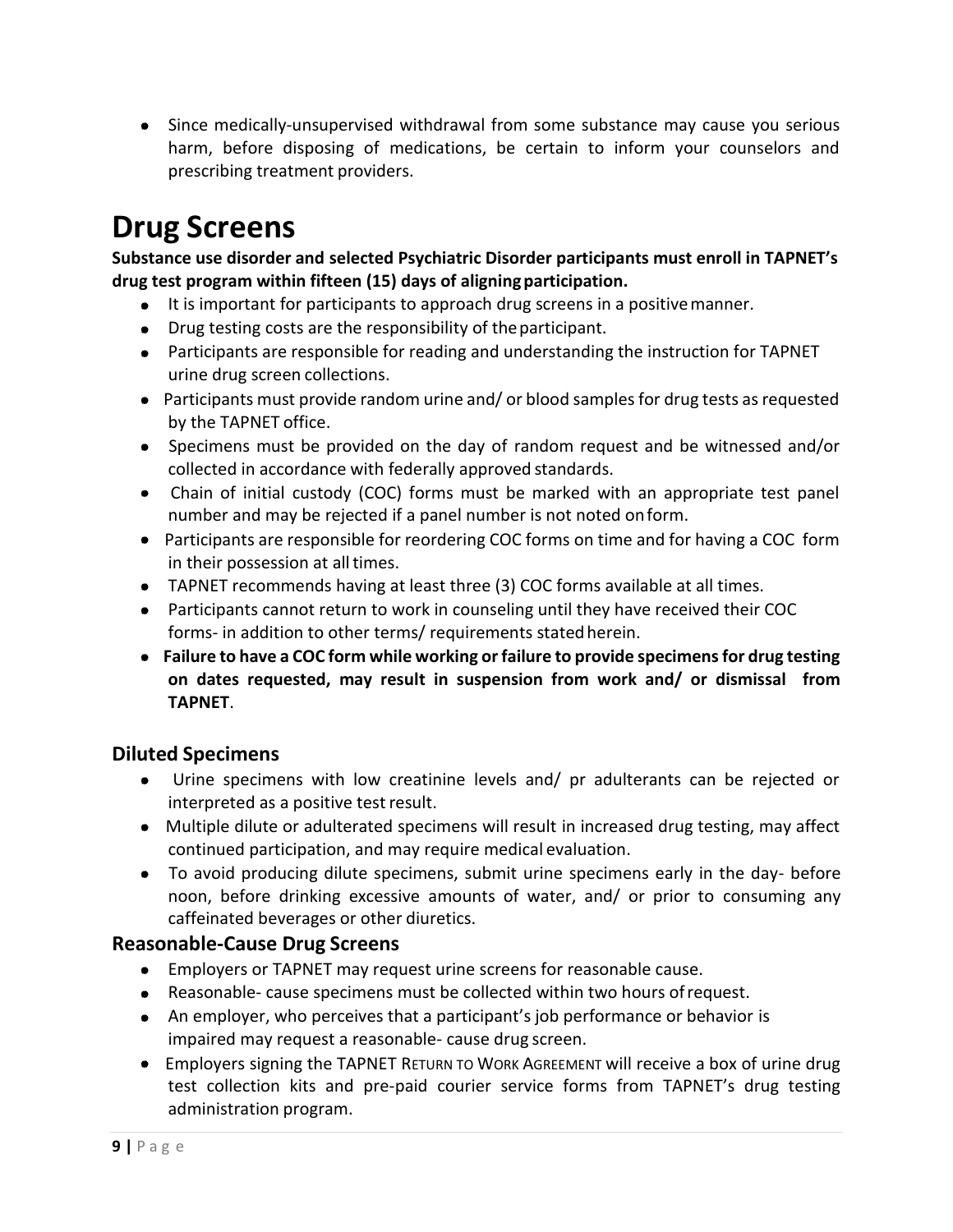Employers may request additional drug screens in accordance with facilitypolicy.

#### **Positive Drug Test Results**

- The TAPNET office will notify counselor and employer when positive tests are received.
- Participants having positive drug screens showing the presence of any drug must immediately refrain from nursing practice.
- A confirmed positive for any unauthorized drug is considered conclusive proof of the use of the indicated drug and will result in either a contract renewal or dismissal from TAPNET.
- Participants may have a positive specimen reviewed by the drug test administrator's Medical Review Officer (MRO), and a reconfirmation test may also be requested.
- The cost for reconfirmation test and MRO are the participant'sresponsibility.

### <span id="page-11-0"></span>**Length of Program**

**A participant must remain in TAPNET for a MINIMUM of two (2) years.**

 Any extensions, exceptions or modifications to the length of participation are handled on an individual basis following a formal review by TAPNET.

#### **A participant must demonstrate incident-free, safe counseling practice for a minimum of 64 hours per month for twelve (12) consecutive months.**

- Participation may be extended until the twelve consecutive months have been achieved.
- Failure to obtain and maintain employment in counseling within two (2) years may result in dismissal from TAPNET.
- Inability to maintain stable employment in counseling may result in dismissal from TAPNET.

### **Withdraw and Dismissal from TAPNET**

#### **A participant may withdraw from the program at any time by notifyingTAPNET.**

- The participant's employer will be notified of a participant's withdrawal.
- The participant will also be reported to the licensing/certification board.

#### **A participant may be dismissed from TAPNET for the followingreasons:**

- Failure to abide by the terms and conditions of participation (e.g., non-compliance).
- Moving out of Texas.
- Having a subsequent complaint filed against them by the counseling license/certification board.
- Having a felony charge filed against them, being convicted of a felony, or receiving probation or deferred adjudication relating to a felony charge.
- A determination by TAPNET that the participant is exhibiting behaviors inconsistent with good recovery and/ or is not capable of performing safe counselingpractice.
- Subsequent allegations of counseling practice violations.
- Determination that the participant is medically incapable of complying with the terms of participation.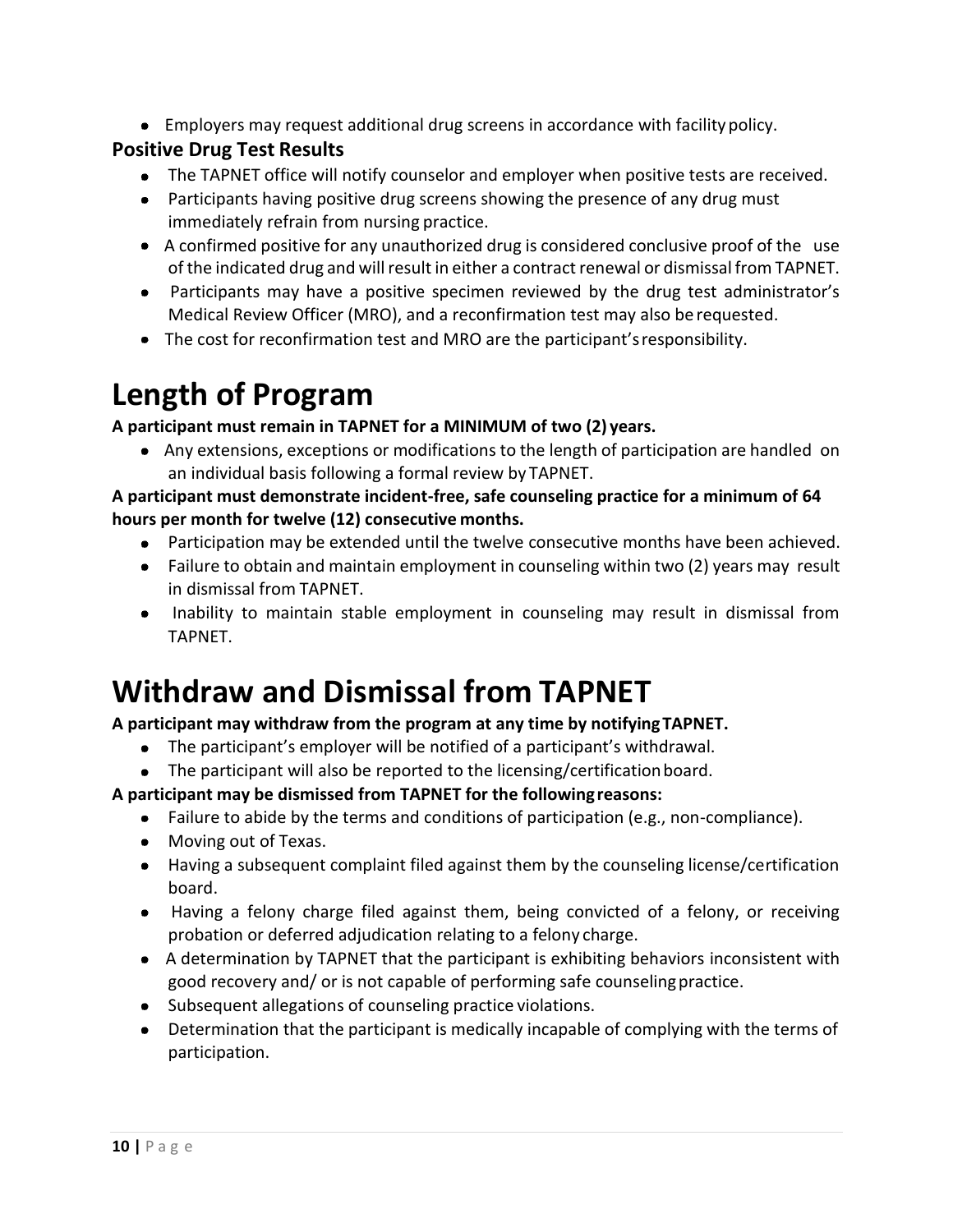# **Reporting to Licensing/ Certification Board**

**A participant's identity and other relevant information may be reported to the licensing/ certification board under the following conditions.**

- **Enrollment in TAPNET**
- Withdraw from TAPNET
- Have a positive drug screen
- Demonstrate behaviors inconsistent with good recovery
- Are noncompliant with their TAPNET agreements
- Are dismissed from the program for any reason
- Endanger patients or compromise patients' safety

**Participants may be reported to DSHS or TCBAP as authorized by court order. If it believes doing so is in the public's interest, TAPNET may initiate proceedings seeking such an order.**

### <span id="page-12-0"></span>**Subsequent Third-Party Referrals**

**If TAPNET received a third-party referral on a participant who was originally a self-referral, the following policies shall govern:**

- Self-referrals are defined as a counselor for whom either TAPNET or TCBAP/DSHS have not received a third-party referral, and the counselor wishes to seek help before practice is affected. Self-referrals are normally not reportable to the DSHS/TCBAP unless the participant withdraws from TAPNET, is dismissed for any reason, or TAPNET believes doing so is in the public's interest.
- A third-party referral is defined as a referral that takes place due to information received from employers, concerned family members or legal authorities, etc, and counseling practice is considered to be adversely affected. Third-party referrals are reportable to TCBAP/DSHS at the time of initial referral, when a contract renewal is offered, or If the participant withdraws from TAPNET or is dismissed from the program for any reason.
- Practice incidents involving self-referred participants may result in participants' cases being converted to third-party referral status.
- If a third-party is aware of a participant's involvement in TAPNET, or if the information on which the third-party referral is based was acquired because of that counselor's participation in TAPNET, the case shall remain a self-referral; however, the incident may warrant either a re-starting or dismissal fromTAPNET..
- Conversely, if the third party was not aware of a counselor's participation in TAPNET, and if the information on which the referral was based was not acquired because of that counselor's participation in TAPNET, the case shall be converted to a third-=party referral and governed by TAPNET policies relating to third-party referrals. The incident may also warrant re-starting or dismissal fromTAPNET.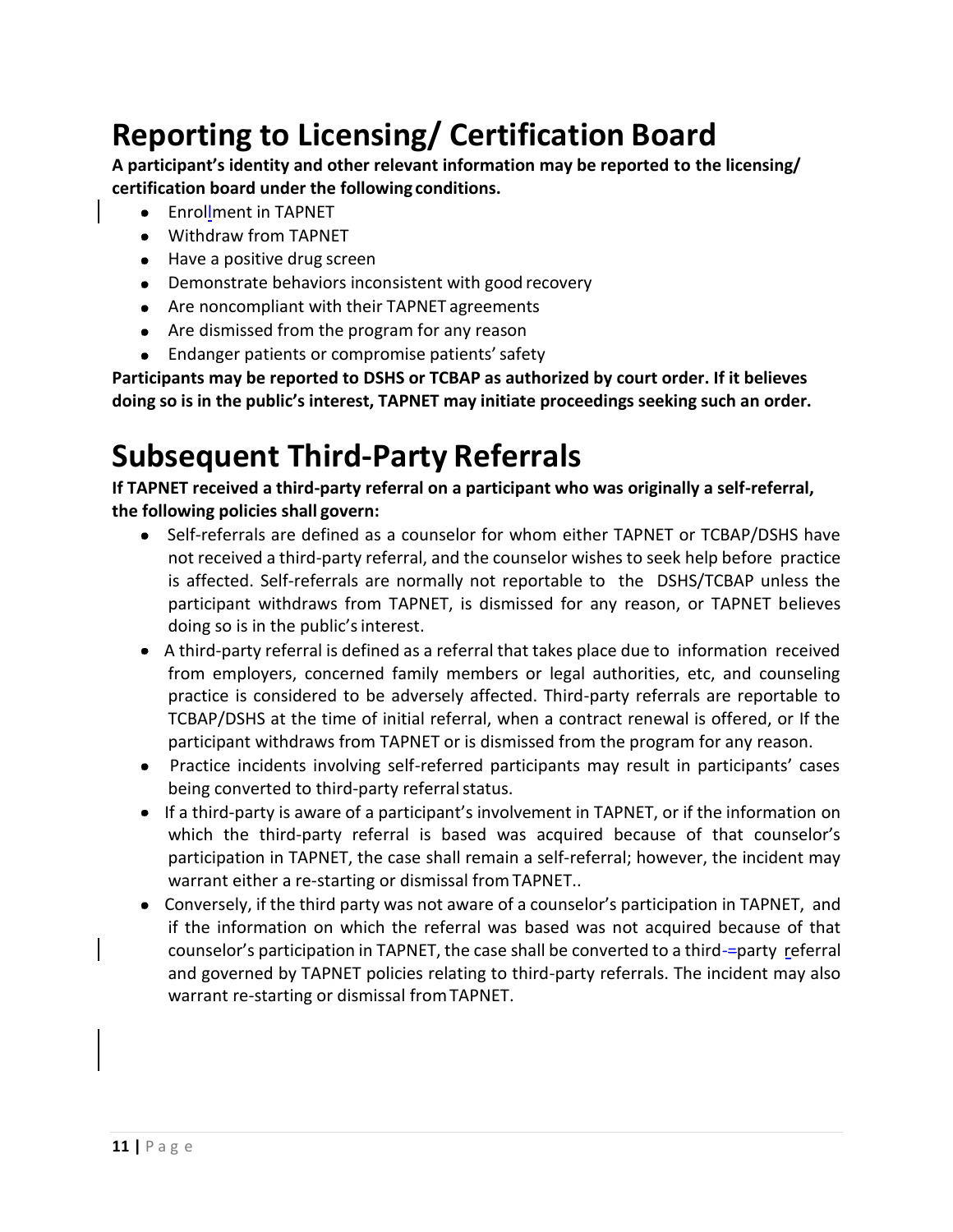### <span id="page-13-0"></span>**Moving Out of State**

- Participants moving out of Texas may be dismissed from TAPNET and referred to the counseling licensing board in the state they are moving to.
- If the other state has a peer assistance program similar to TAPNET, it may be possible for a participant to transfer to that program in lieu of being dismissed from TAPNET.
- Participants must make all arrangements prior to moving and must obtain TAPNET's approval for transferring to another peer assistance program.
- Only a TAPNET case manager can approve a transfer to another state's peer program.
- Failure to make timely arrangements for transfer may result in dismissal fromTAPNET.

### <span id="page-13-1"></span>**Cost and Fees**

Participants are responsible for payment of the following costs associated with TAPNET participation:

- o Assessment
- o Treatment
- o Drug Testing
- o Participation fees
- o Facilitated Support Group
- Participants will be notified of the amount of such drug testing/ participant fees at the time they enroll in TAPNET.
- Sixty days notice will be given regarding fee changes for participants currently enrolled.
- Failure to pay any required participation fee by the stipulated due date will be grounds for dismissal from the program and referral to the licensing/certificationboard.

### **Required Documentation**

The following section outlines documentation that needs to be completed in order to participate in TAPNET and to be compliant with the program.

**Important Notice:** Unless otherwise requested or authorized, TAPNET accepts only originals of completed forms and agreements. **Do not fax** forms or agreements unless requested by TAPNET.

#### <span id="page-13-2"></span>**Treatment Providers**

Documentation to be completed by treatment provider(s):

 **TAPNET Assessment Letter:** Participants must present this form to any treatment provider from whom they obtain treatment or an assessment. *Must include diagnosis and treatment recommendations.*

Treatment provider(s) should retain copies of:

- **Progress Report:** Treatment provider sends periodic updates (frequency to be  $\bullet$ determined) to include attendance, compliance with, or changes in the treatment plan.
- **Return to Work Release:** This form must be obtained from participants; treatment provider when treatment provider decides it is appropriate.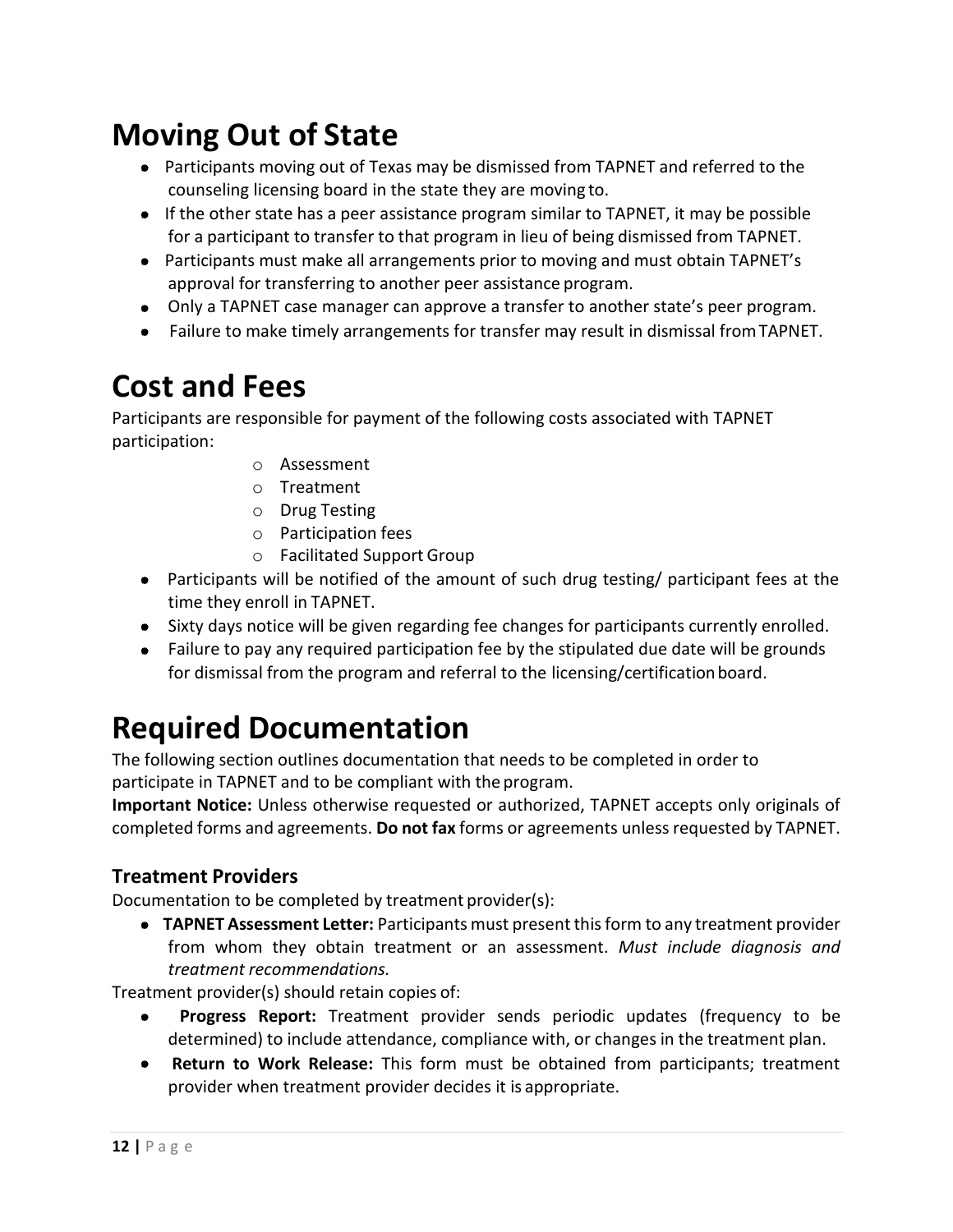**• Discharge Summary:** To include admit and discharge dates/diasgnoses and continuing care recommendations.

#### <span id="page-14-0"></span>**Participants**

Initial enrollment documents to be completed and submitted in original form by participants:

- **Participation Enrollment Form**
- **Participation Agreement:** To initiate participation, counselors must read, sign and date the agreement. Anticipated completion date will be based on the date agreement is signed.
- **Consent to Disclose Information between TAPNET and Health Care Provider:** Participants must sign this consent form for each of their health care providers. Participants are to mail the original to the TAPNET office, provide a copy to the health care provider, and retain a copy for their file.
- **Consent to Disclose Information to Licensing Boards:** Participants must sign the appropriate form: Self Referral or Third-Party Referral.
- **Consent to Release Information for Emergency Contact (Family Member/ Significant Other):** Participants must sign consent forms allowing TAPNET to exchange information with appropriate persons in emergency situations.
- **Consent to Disclose Information between TAPNET and Employer:** Participants must sign this consent form to allow TAPNET to communicate with current or prospective employers.

**Note: Participants refusing to sign consent will not be eligible for participation or will be dismissed from the program.**

# **Chapter 3**

**Drug Test Registration Form:** Must be completed and faxed (with credit card information) or mailed (with cashier's check or money order) to the drug test administrator within fifteen (15) days of signing the TAPNET Participation Agreement.

#### <span id="page-14-1"></span>**Return to Work Forms**

- **Treatment Provider (HCP) Return to Work Release:** Participants must obtain and submit HCP's work release when provider decides it is appropriate.
- **TAPNET Return to Work Agreement:** Participants much sign a TAPNET RETURN TO WORK AGREEMENT with TAPNET and employer prior to returning to nursing practice.
- **Quarterly Update:** A QUARTERLY UPDATE form is to be completed at the same time the initial RETURN TO WORK AGREEMENT is signed *and every three monthsthereafter.*
- **Consent between Employer and Government Agency:** A copy of the signed consent must be submitted with the above forms. (Employer retains the original).

#### **Recurrent forms/required treatment documentation**

- **TAPNET Prescription Information/Treatment Progress Reports:**
- If any medications are prescribed, healthcare providers must complete the TAPNET PRESCRIPTION INFORMATION form for participants to mail to TAPNET.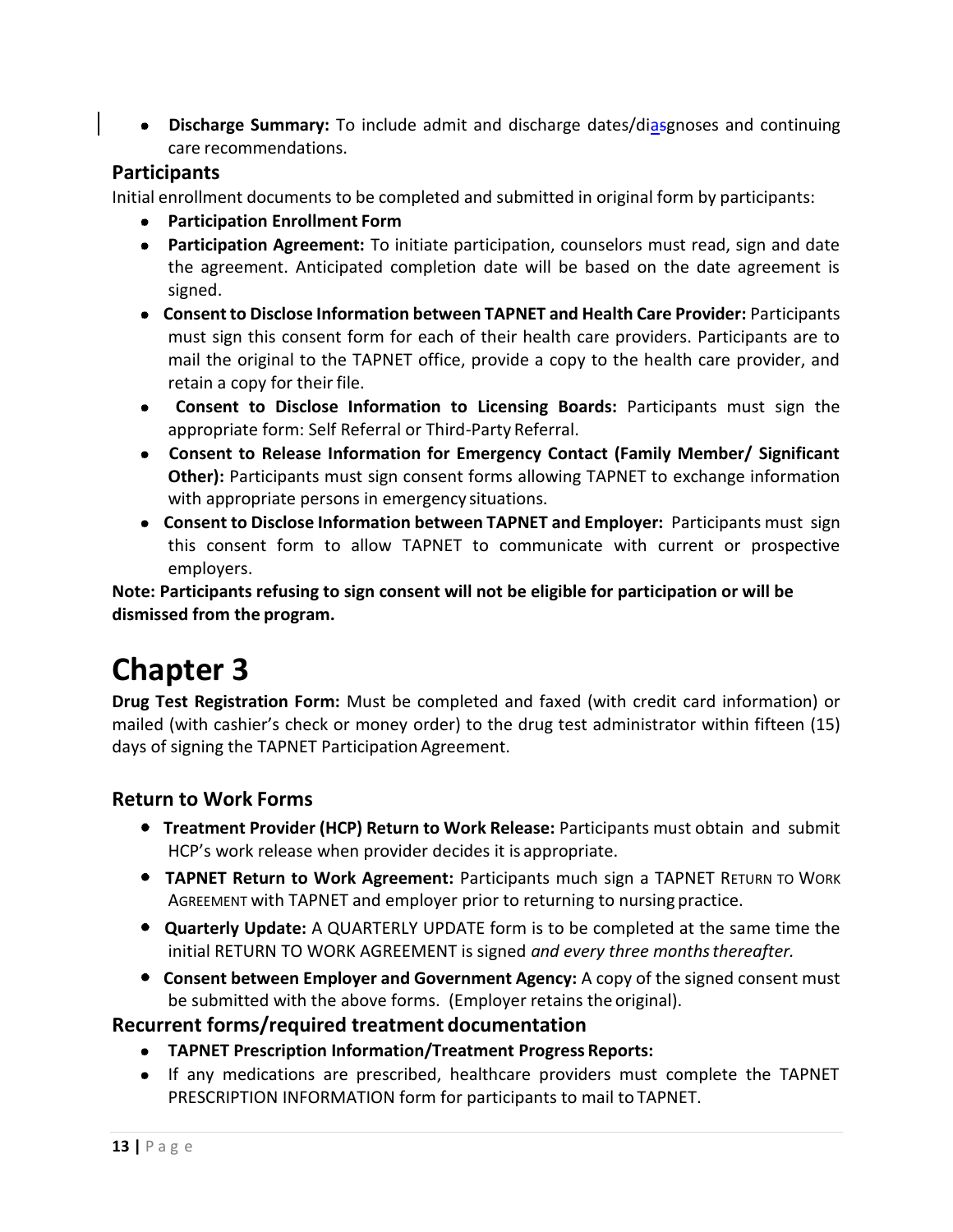- Participants must request psychiatrists/ therapists complete and submit progress reports after each office visit (TAPNET PRESCRIPTION INFORMATION/PROGRESS REPORT).
- Failure to obtain and submit psychiatric treatment updates at least quarterly may result in an extension of participation or dismissal fromTAPNET.
- Participants must request and submit routine treatment updates/ progress reports from addiction treatment providers until treatment is successfully completed.

#### **Monthly attendance record:**

- The MONTHLY ATTENDANCE RECORD is used for documenting Twelve Step meetings, psychiatrist, therapist and group therapy sessions.
- It is the participant's responsibility to ensure that after each Twelve Step meeting, the chairperson signs off to verify attendance.
- Before mailing the original to TAPNET, participants sign the bottom of the form.
- When working, a participant's supervisor will also sign the meeting attendance form before it is mailed to TAPNET.
- Lack of proper documentation or falsification of meeting(s) is equivalent to missed meeting(s).
- **Self-Report Form:**
- The purpose of the Self-Report is to give participants an opportunity to inform TAPNET of their progress in recovery and to identify problems where additional assistance may be needed.

#### **Counselors are required to mail in Attendance Record and Self-Report by the 10th of each month. Participants should keep copies for theirrecords.**

- **Quarterly Update:**
- Quarterly update meetings are held for the purpose of reviewing each participant's past three months' work performance and practice, compliance in TAPNET, and progress in recovery.
- Participants *must have* quarterly meetings with employer and advocate *every three (3) months* from date of return to work in counseling.
- $\bullet$  If the TAPNET advocate is not available to attend during the month the quarterly is due, the TAPNET Case Manager must be present by phoneconference.
- Immediately following each quarterly meeting, participants will mail the original of the completed Quarterly Update to TAPNET.

### **Employer Guide**

#### **Working with a TAPNET Counselor- At a Glance**

These steps are a quick reference guide for employers who are working with TAPNET counselors.

 Obtain a signed TAPNET EMPLOYER CONSENT form from the counselor allowing TAPNET and employer to communicate regarding the nurse's status in theprogram.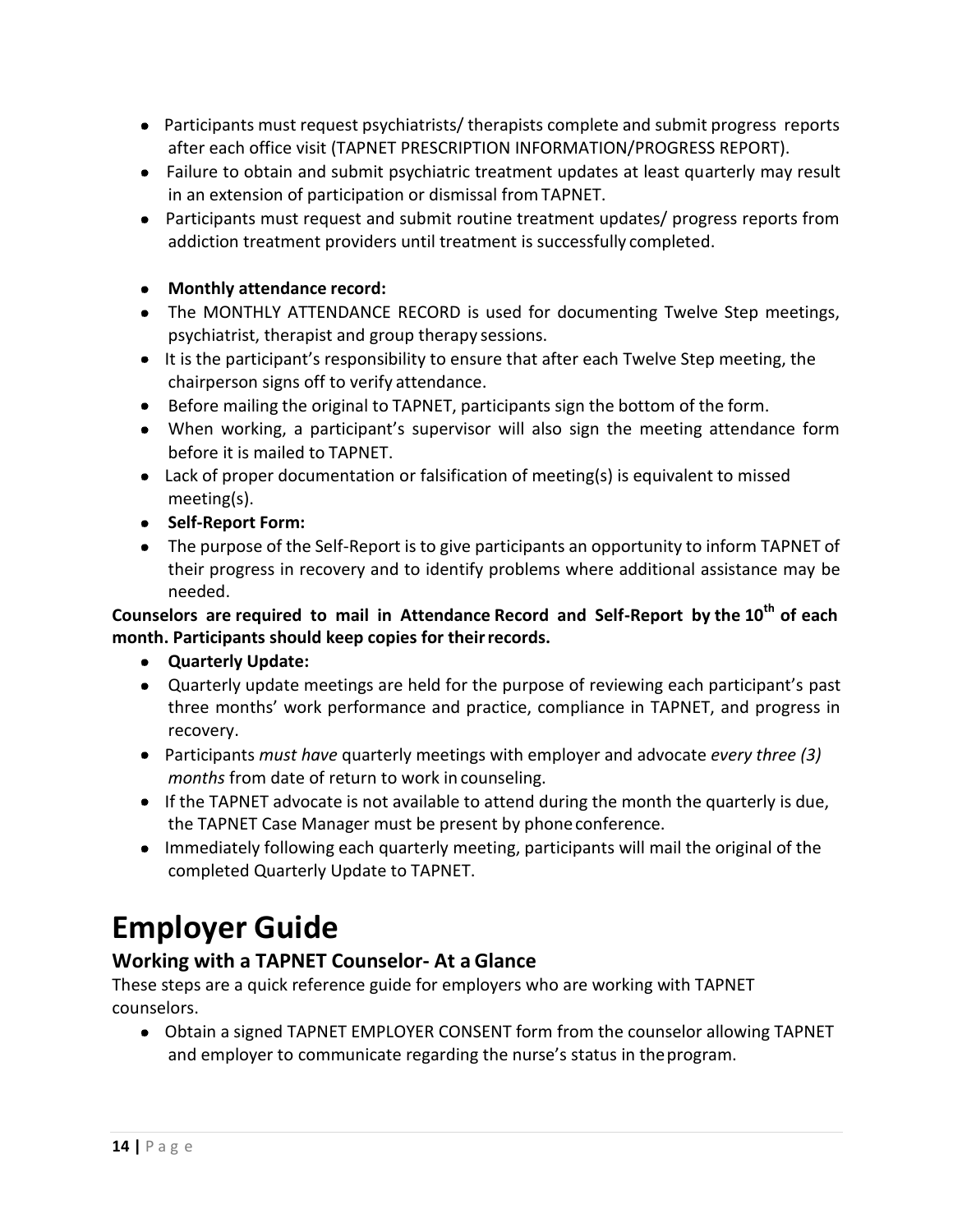*Fax the consent to TAPNET* and then discuss the participant's return to work plans and needs with the TAPNET Case Manager before hiring or scheduling the counselor.

Note: TAPNET participants, who return to work in counseling prior to TAPNET's approval and / or before signing a TAPNET Return to Work Agreement, may be dismissed from TAPNET and reported to DSHS or TCBAP.

- Obtain a verbal return to work approval from participant's TAPNET Case Manager.
- Discuss any concerns regarding return to work setting, duties and possible relapse triggers with counselor and TAPNET CaseManager.
- Verify that counselor participant has Chain of Custody forms in their possession. Forms are required and to be used with TAPNET's random drugtesting.
- Hold an administrative return to work conference with the participant and the TAPNET advocate prior to the participant beginning work. The purpose of this meeting is to sign the RETURN TO WORK AGREEMENT, a QUARTERLY UPDATE FORM, and a CONSENT FOR EMPLOYER AND GOVERNMENT AGENCY.
- $\bullet$  Identify at least two (2) workplace monitors who:
	- o Are knowledgeable about counseling practice, the counselor's TAPNET participation, work agreement and practice restrictions.
	- o Work in the same area/unit, and
	- o Are immediately available (on the premises) should an incident occur. (Additionally someone from counseling administration should be aware of counselor's participation.
- Hold a clinical return to work group meeting with participant, TAPNET advocate, and the participant's immediate co-workers, who have a legitimate need to know about the counselor's TAPNET participation, practice restrictions, and if applicable, to process any co-worker concerns.

### **Chapter 4**

Meet monthly with participant and participant's immediate counselor supervisor to review work performance and counselor's adherence to practice restrictions as well as to sign the original copy of participant's TAPNET Meeting Attendance Record.

- Request drug screen for "reasonable cause" if any signs of impairment or inappropriate behavior occur and immediately notify the TAPNET Case Manager. Participant must submit specimens for reasonable cause *within two hours* of the request. **NOTE:** TAPNET contacts employer no later than next business day upon TAPNET's receipt of positive drug test results.
- Meet with the participant and TAPNET advocate (or Case Manager if advocate is not available) for the Quarterly Update- a work performance, participation and treatment review- *every three months* from the date the initial work agreement was signed. **Note:**  Employers will receive courtesy copies of letters sent to participants regarding significant program non-compliance.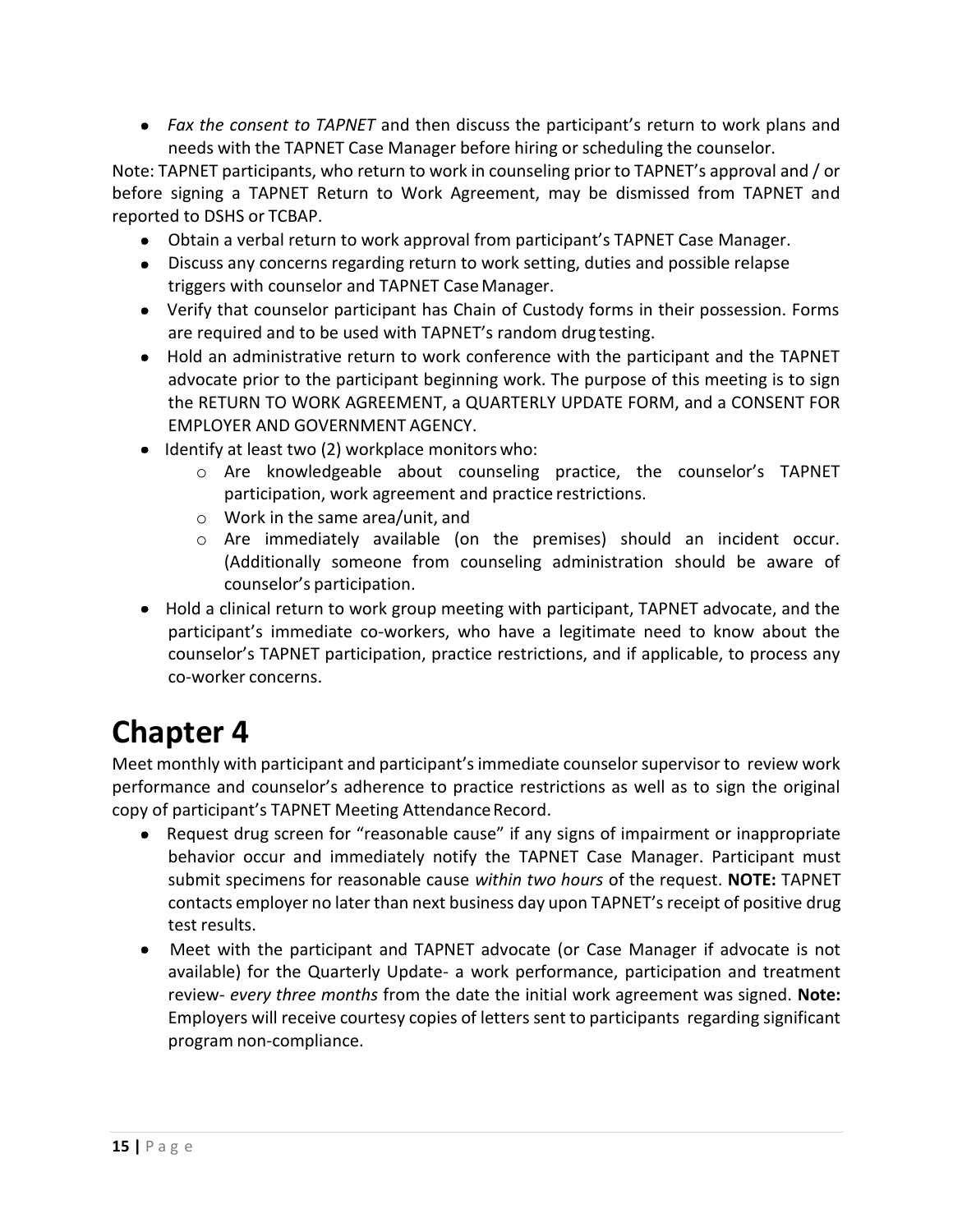- Maintain copies of the entire participant's work related TAPNET records in a locked and confidential file, separate from personnel files to comply with federal confidentiality regulations. See TAPNET Return to Work Agreement, Section 5.
- Return all TAPNET records to the TAPNET office when the participant completes TAPNET, is dismissed or withdraws from the program, or when employment ends. (When a participant successfully completed TAPNET or is dismissed or withdraws, the employer will receive a signed letter from the TAPNET Case Manager confirming case closure.) Utilize the TAPNET advocate as an educational resource for self, staff, and the facility.
- Call TAPNET whenever you have questions or concerns about the participant's work
- performance and related behaviors. Counsel, remove, suspend, and/or drug test participants as appropriate.

### <span id="page-17-0"></span>**Attachment A**

#### **The ADA and TAPNET Counselors**

**Note:** This fact sheet provides an overview of the most salient areas of the Americans with Disabilities Act (ADA) as they pertain to TAPNET. This summary is designed to assist employers so that they may operate with greater knowledge, humanity and legality when working with TAPNET counselors. Additional technical information and assistance on the ADA is available from the Southwest Disability & Business Technical Assistance Center,(800-949-4232).

#### **Why ADA?**

The counselor participating in TAPNET often faces more difficulties in obtaining a new job or returning to a former place of employment than most other counselors. One significant but necessary hurdle the counselor must clear prior to accepting employment, is informing an employer or a potential employer of one's participation in TAPNET- as required in the TAPNET terms of participation. Making one's participation in TAPNET known prior to being hired is essentially the same as informing an employer that one may require accommodation in the workplace as provided for by the ADA. Unfortunately, the mere mention of TAPNET often creates fear and doubt in the mind of a job interviewer or health case administrator. The interviewer or administrator may not be knowledgeable of the disease process of chemical dependency and mental illness or individuals who may not have succeeded in their recovery from these diseases. Such lack of information and negative stereotyping can present roadblocks for the TAPNET counselor who is applying for or returning to a job.

#### **What is the ADA?**

It is in part because problems like those mentioned above that the ADA was created. The ADA is a federal antidiscrimination statute designed to remove barriers, which prevent qualified individuals with disabilities from enjoying the same employment opportunities that are available to persons without disabilities. Employers with more than 15 employees must comply with the ADA. The ADA prohibits discrimination in all employment related practices and activities, e.g., job application, hiring, firing, advancement, training, compensation, and other terms, conditions, and privileges of employment.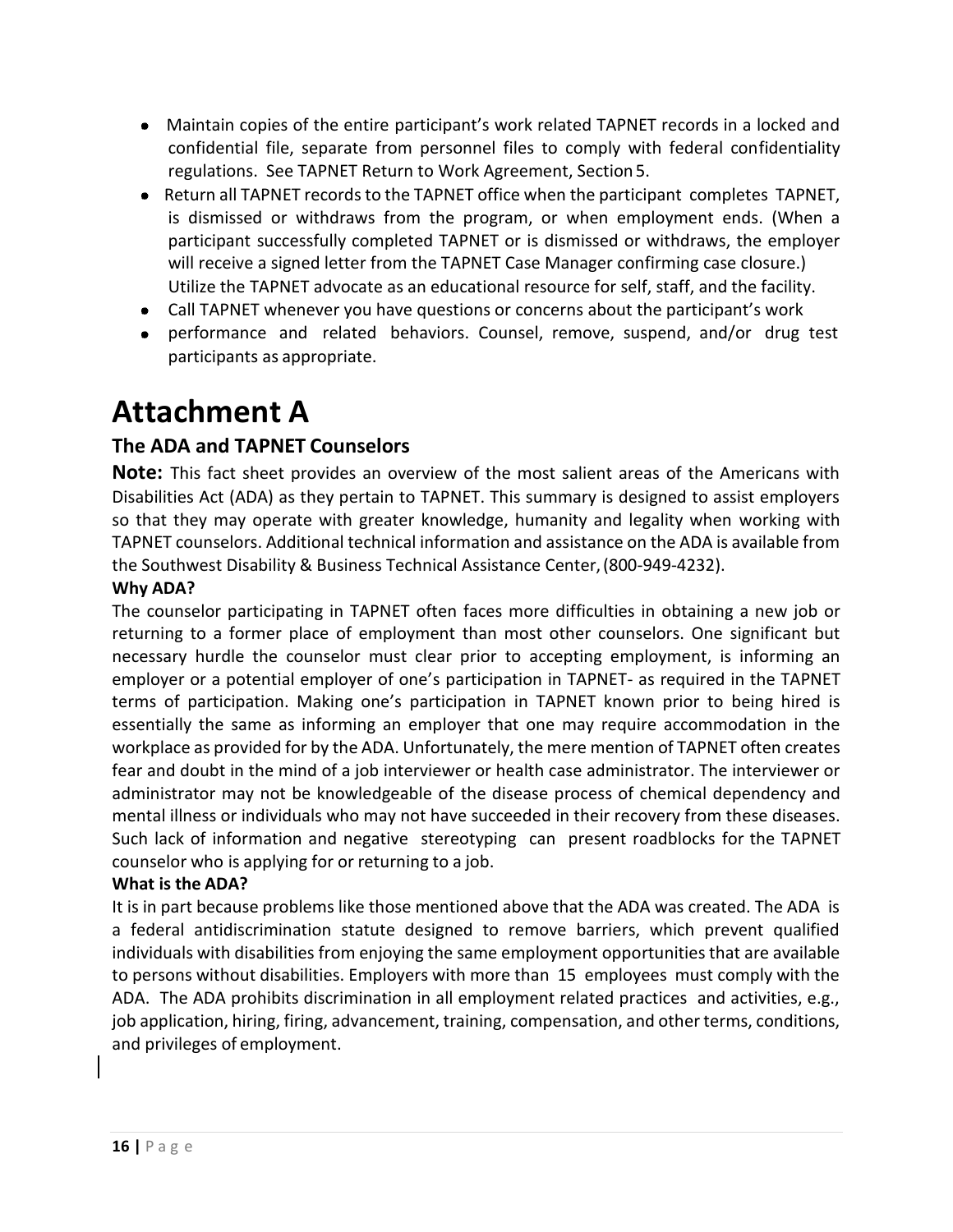#### **Who is covered by the ADA?**

The ADA protects individuals with disabilities. Disabilities include people who have a physical or mental impairment that substantially limits one or more major life activities; has a record of such impairment; or is regarded as having such impairment. In this regard, an individual recovering from chemical dependency or mental illness would be classified as a person with a disability. Therefore, counselors participating in TAPNET, who are in good compliance, are protected by the ADA. In fact, TAPNET and drug treatment programs may be considered to be reasonable accommodations under the ADA. Under the ADA an employer may not discriminate against an individual with a chemical dependency problem who is not currently using drugs and who has been rehabilitated because of a history of chemical dependency. A qualified individual with a disability is a person who meets legitimate skill, experience, education or other requirements of an employment position that he or she holds or seeks, and who can perform the **essential functions** of the position without **reasonableaccommodation.**

#### **What are the Essential Functions of a Job under the ADA?**

A particular function is essential depending upon: whether or not the position exists; the availability of employees to perform that job function; and the degree of expertise or skill required to perform the function. Requiring the ability to perform "essential functions" assures that an individual will not be considered unqualified simply because of inability to perform marginal or incidental job functions. Thus, it would be advantageous for employers to prepare a written job description for all positions outlining the essential functions of the job. Even if a job function is considered "essential," an employer may be required to provide a reasonable accommodation to allow an employee an opportunity to perform that function.

#### **What is Reasonable Accommodation under theADA?**

Reasonable accommodation is a modification or an adjustment to a job or work environment that will enable a qualified applicant or employee with a disability to perform essential job functions. Examples of reasonable accommodation include restructuring a job by reallocating or redistributing some functions of an employee's job; modifying work schedules; or acquiring or modifying equipment. Typically, TAPNET work restrictions provide from accommodation by reallocating some functions and modifying the work schedule or restructuring the job to some degree. The individual with a disability requiring the accommodation must be otherwise qualified and the disability made known to the employer. An employer is not required to make an accommodation if it would impose an "undue hardship" on the operation of the employer's business. Undue hardship is defined as, an action requiring significant difficulty or expense. In general, a large organization would be expected to make accommodations requiring greater effort or expanse than a small organization. Applicants may be asked about their ability to perform specific job functions but may not be asked about the existence, nature or severity of a disability. A job offer may be conditioned on the results of a medical examination, but only if the exam is required for all entering employees in similar jobs.

#### **What if the employee is unable to perform the Essential Functions of the job (even with Accommodation) and/ or relapses?**

A business may not discriminate against an applicant or employee with a history of drug or alcohol dependence out of a generalized fear that he or she will suffer a relapse. The ADA does not prevent an employer from discharging an employee with a disability (or refusing to hire an applicant with a disability), so long as the discharge (or refusal) is based upon individualized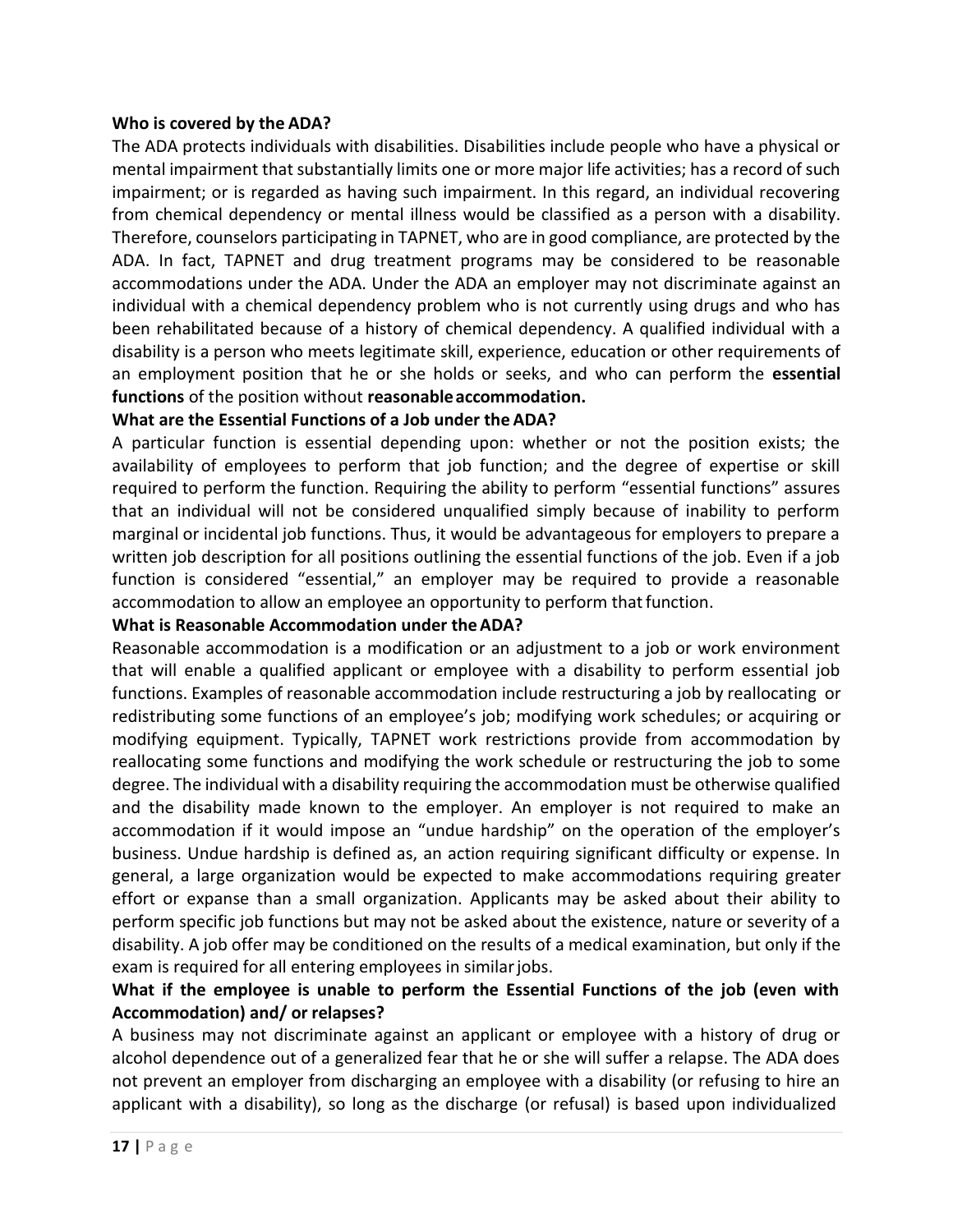judgments, based on reliable medical or other objective evidence. For example, a job applicant can be denied employment on the basis of similar evidence, e.g., a positive pre-employment drug screen that cannot be explained by a legitimate prescription. Moreover, an individual who evidences poor recovery while on the job, e.g., has a counseling practice violation related to substance abuse or mental illness, is not protected bythe ADA and may be discharged.

#### **Who enforces compliance with the ADA?**

The U.S. Equal Employment Opportunity Commission (EEOC) issued regulations to enforce Title I of the ADA. Charges of employment discrimination on the basis of disability, based on actions occurring on or after July 26, 1992 may be filed at any field office of the EEOC. Contact: eee.eeoc.gov or 800-669-4000.

#### **Confidentiality of Alcohol and Drug Abuse Patient Records**

Federal law and regulations protect the confidentiality of alcohol and drug abuse patient records maintained by this program. The program may not say to a person outside the program that a patient attends the program, or disclose any information identifying a patient as an alcohol or drug abuser unless:

- The patient consents in writing; OR
- The disclosure is allowed by court order; OR
- The disclosure is made to medical personnel in a medical emergency or to qualified personnel for research, audit, or programevaluation.
- The patient commits or threatens to commit a crime either at the program or against any person who works for the program.
- Violation of the federal law and regulations by a program is a crime. Suspected violations may be reported to the US Attorney in a district where the violationoccurs.
- Federal law and regulations do not protect any information about suspected child abuse or neglect from being reported under state law to appropriate state or local authorities. (See U.S.C. § 290dd-3 and 42 U.S.C. § 290ee-3 for federal laws and 42 CFR Part @ for federal regulations.)

#### <span id="page-19-0"></span>**Support Groups**

- 1. Alcoholics Anonymous: AA World Services, Inc., Grand Central Station, P.O. Box 459, New York, NY 10163. 212-870-3400[.www.alcoholics-anonymous.org.](http://www.alcoholics-anonymous.org/)
- 2. Narcotics Anonymous: World Service Office, P.O. Box 9999, Van Nuys, CA 91409. 818- 773-9999. [www.na.org](http://www.na.org/)
- 3. Al-anon: Al-anon Family Group Headquarters/World Service Office, 1600 Corporate Landing Pkwy, Virginia Beach, VA 23454. 757-563-1600. www.al-anon.org
- 4. Co-Dependents Anonymous (CoDA): P.O. Box 33577, Phoenix, AZ 85067-3577. 602-277- 7991. [www.codependents.org](http://www.codependents.org/)
- 5. Emotions Anonymous: P.O. Box 4245, St. Paul, MN 55104. 651-647-9712. [www.emotionsanonymous.org](http://www.emotionsanonymous.org/)
- 6. National Alliance for the Mentally Ill (NAMI): Colonial Place Three 2107 Wilson Blvd., Ste. 300, Arlington, VA 22201. 800-950-6264. [www.nami.org](http://www.nami.org/)
- 7. Pride Institute: 800-54-PRIDE[.www.pride-institute.com](http://www.pride-institute.com/)